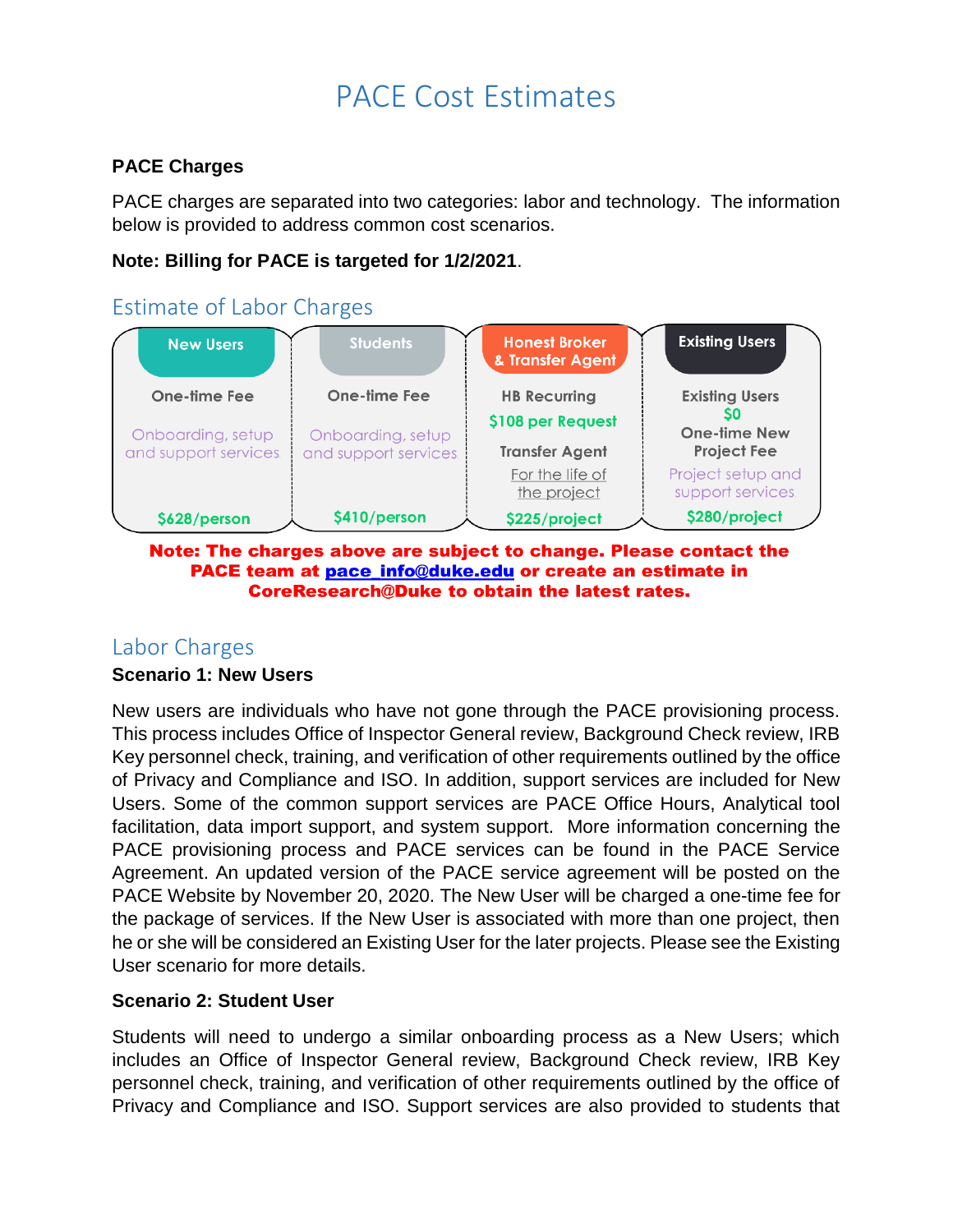# PACE Cost Estimates

system support, PACE Office Hours, and analytical tool facilitation. More details regarding the services provided to students can be found in the PACE Service Agreement. An updated version of the PACE service agreement will be posted on the PACE Website by November 20, 2020. The Student User will be charged a one-time fee for the package of services.

#### **Scenario 3: Honest Broker and Transfer Agent**

The Honest Broker receives and evaluates requests for data extractions. A typical project submits four requests a year, and it must be noted the charge for Honest Broker services occur on a per request basis. The Honest Broker also handles Transfer Agent requests. A Transfer Agent is a key personnel team member on a research protocol who is permitted to export approved, de-identified data from PACE. Unlike the Honest Broker services, the Transfer Agent is a one-line setup fee for a given project. Once issued Transfer Agent rights for a given project, the individual can extract approved content for the project at no additional charge. However, if the Transfer Agent needs to extract from another other project a setup fee will be applied.

#### **Scenario A: Existing Users**

There will be not be a charge for being an Existing Users; however, there will be a charge for the creation and support of a new project. Existing users can be added to a new project, at no additional fee.

#### **PACE Projects**

A project is the entity which governs access to data and supports team collaboration, and the PACE team creates "Project Folders" to manage appropriate rights. Projects can come in the form of IRB protocols, QI activities, RPR, or Student class projects.

Note: the PACE service agreement will provide detail on the level of services offered in PACE, and will it be posted on the PACE Website by November 20, 2020.

### Cost Examples

#### **Example 1:**

I have a new project with a PI who is a new user, 2 staff members who are existing users, one of whom would be a transfer agent, and one student who is a new user.

Breakout:

- New Project: \$280
- New user  $(PI)$ : \$628
- 2 Existing users (Staff members) and TA:  $(\$225x1) = \$225$
- New Student: \$410
- **Total: \$1,543 One-time charge**